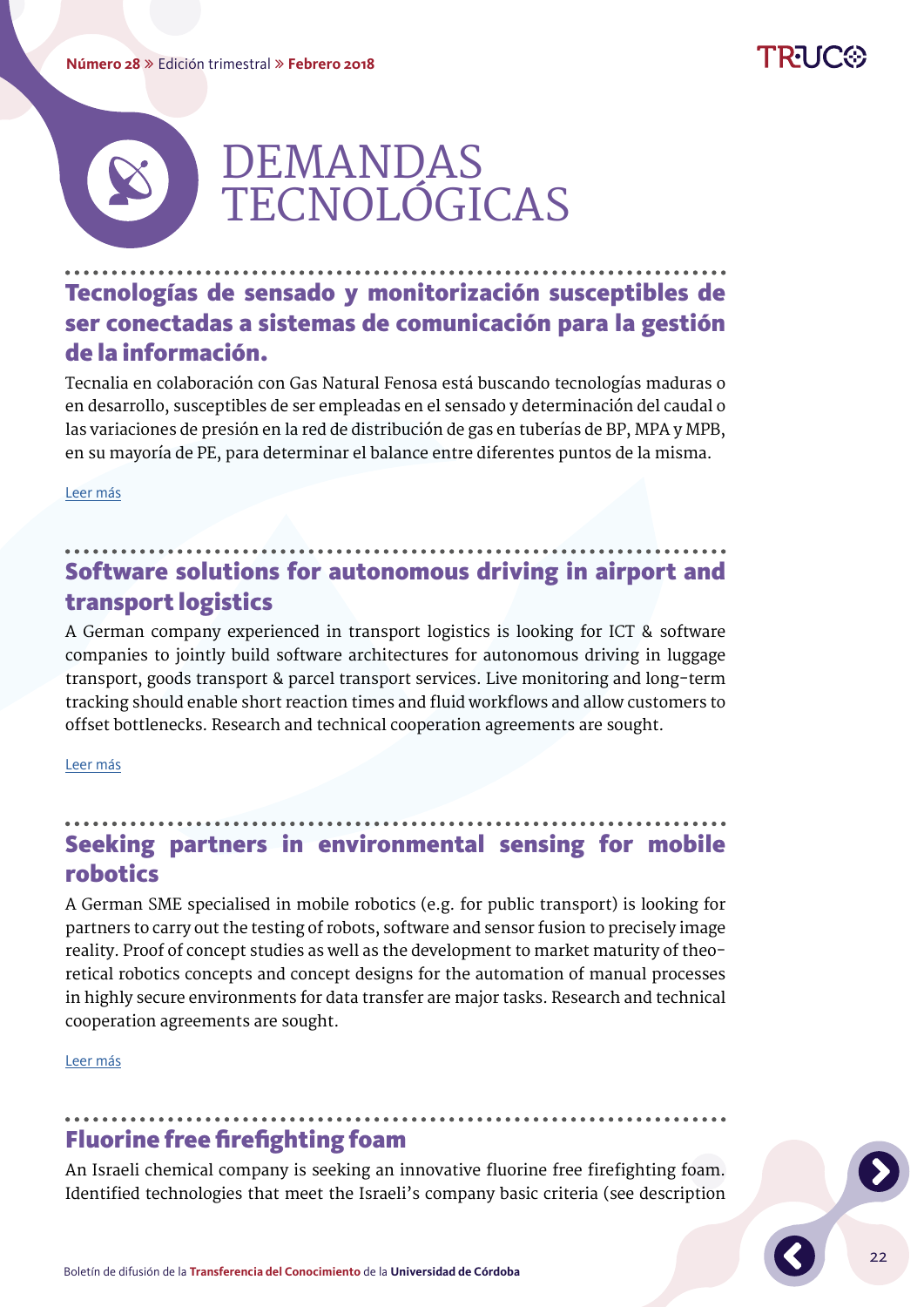23

section) will receive funding to mature the technology if required, or be considered for licensing. collaborations can include research, license, or commercial with technical assistance agreements.

[Leer más](http://www.uco.es/webuco/otri/demanda/fluorine-free-firefighting-foam/)

# Seeking AI-driven property development investment analysis software

A Singapore SME is seeking technology partners with applications, tools or expertise in Artificial Intelligence (AI) that can provide capability like machine learning in reasoning, analysing and providing recommendation or solutions in dealing with construction and development project risks. This can also act as a tool or application for analysis in the real estate industry. The SME is keen on a licensing, joint venture or services partnership with SMEs (<50) or research institutions.

[Leer más](http://www.uco.es/webuco/otri/demanda/seeking-ai-driven-property-development-investment-analysis-software/)

#### Low cost resin or fillers for thin wall injection molding

A Belgian multinational active in consumer goods looks for cost effective, commercial ready material replacement of resin or low cost fillers that can be added to resin as blend to yield savings in the molded part. Industrial partners or research centers are sought for license agreement or technical agreement with the large account.

[Leer más](http://www.uco.es/webuco/otri/demanda/low-cost-resin-or-fillers-for-thin-wall-injection-molding/)

# Flexible transfer medium for formulation and transfer of images

A Belgian multinational active in the consumer goods is seeking to identify existing or new technologies for a flexible film or belt on which to print an image using drop-ondemand inkjet technologies and then transfer the image onto a secondary substrate. Industrial partners or research centers are sought for license agreement or technical agreement with the large account.

[Leer más](http://www.uco.es/webuco/otri/demanda/flexible-transfer-medium-for-formulation-and-transfer-of-images/)

# Technological solution for managing Olive Mill Waste (OMW) water

A Greek SME is producing olive oil. The company is looking for a technical solution able to deal with the Olive Mill Waste (OMW) water. It is a complex problem which has to